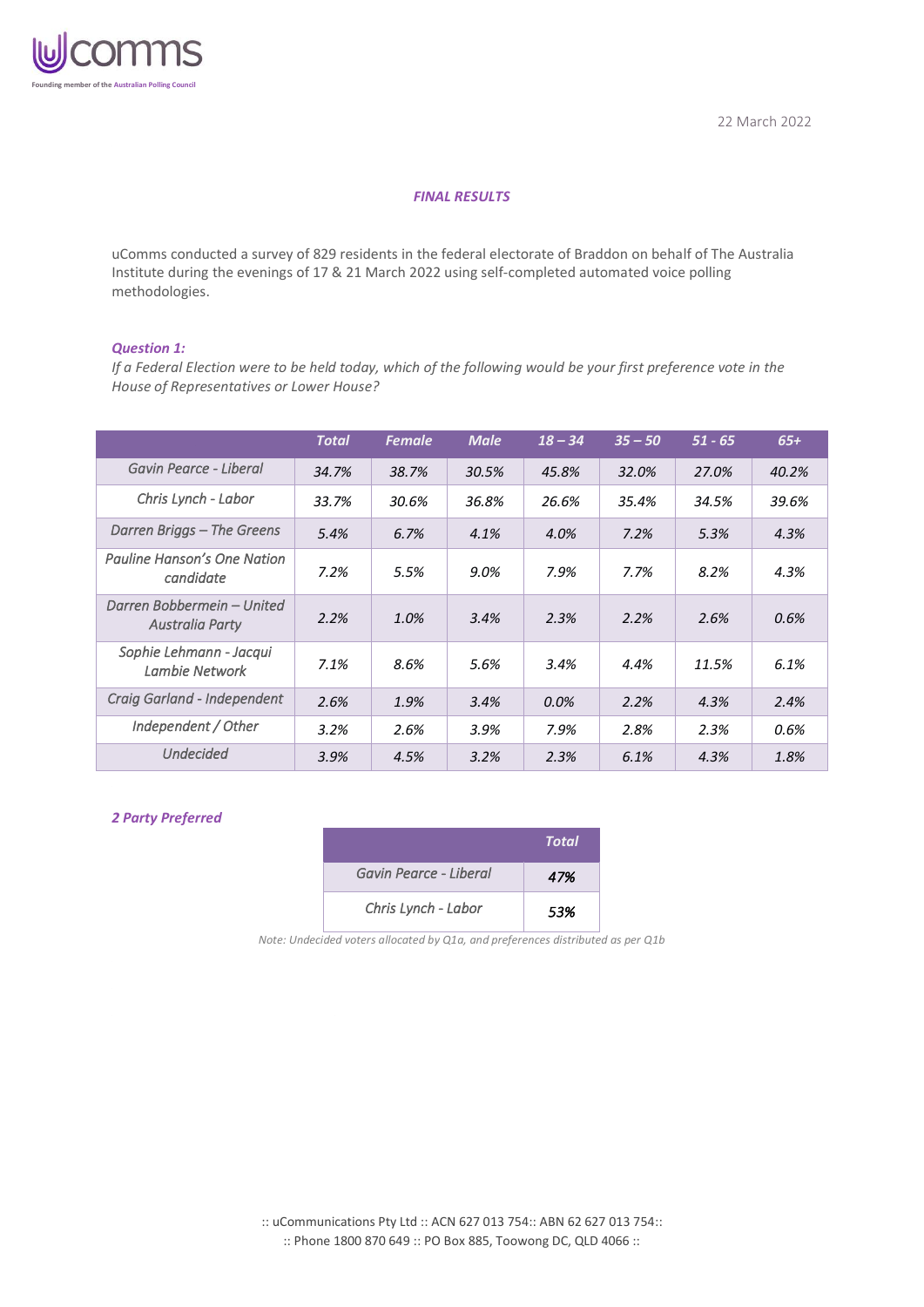

#### *Question 1a:*

*Being undecided to which of the following do you have even a slight leaning?*

|                                                      | Total |
|------------------------------------------------------|-------|
| Gavin Pearce - Liberal                               | 30.0% |
| Chris Lynch - Labor                                  | 6.7%  |
| Darren Briggs – The Greens                           | 3.3%  |
| Pauline Hanson's One Nation<br>candidate             | 3.3%  |
| Darren Bobbermein – United<br><b>Australia Party</b> | 13.3% |
| Sophie Lehmann - Jacqui<br>Lambie Network            | 20.0% |
| Craig Garland - Independent                          | 0.0%  |
| Independent / Other                                  | 23.3% |

*Note: Only respondents who answered "Undecided" in Question 1 were asked Question 1a*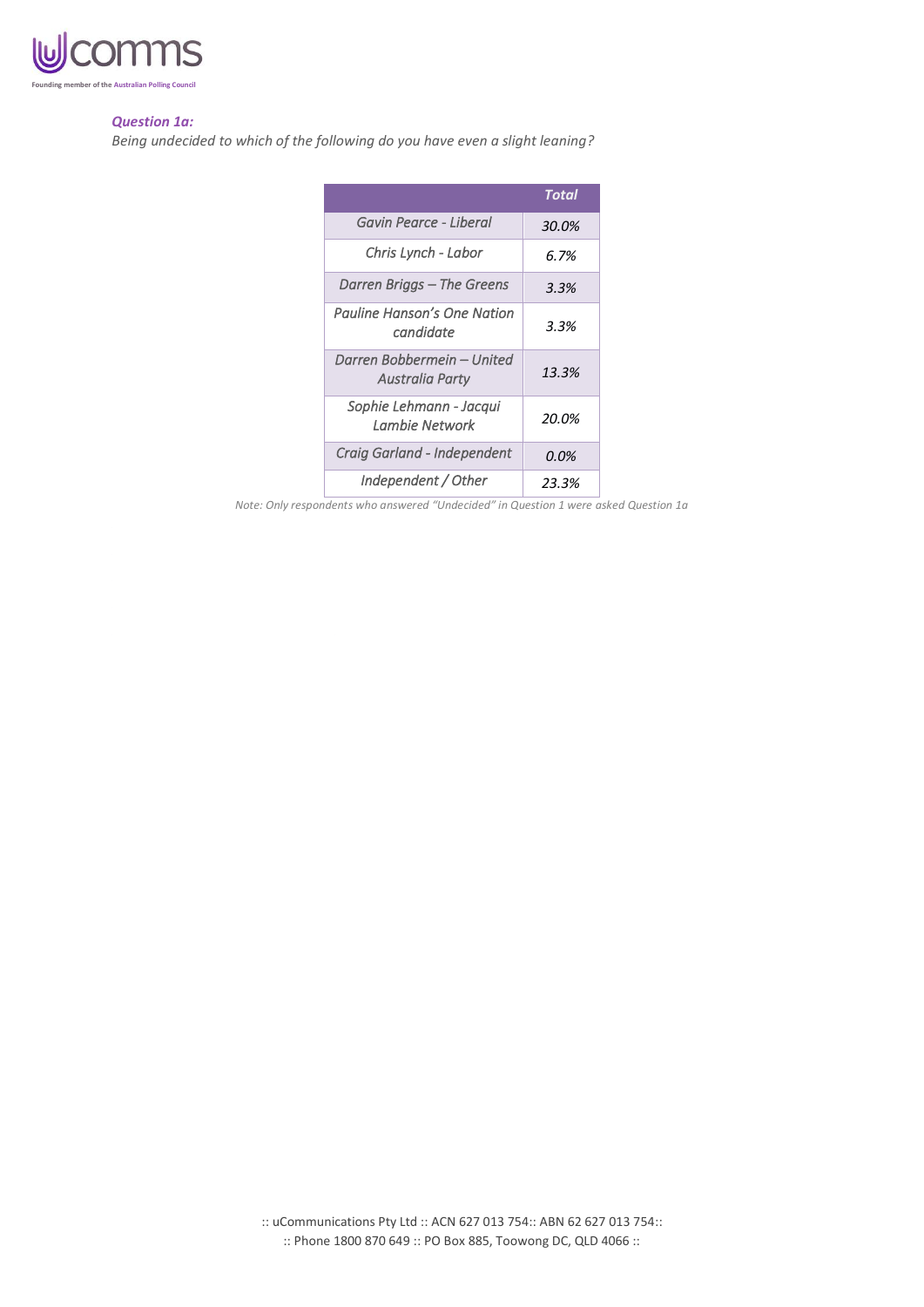

# *Question 1b:*

*Which of the following two parties would you preference higher?*

|                            | Total |
|----------------------------|-------|
| Gavin Pearce - Liberal     | 37.8% |
| <b>Chris Lynch - Labor</b> | 62.2% |

*Note: Only respondents who didn't answer 'Liberal' or 'Labor' In Question 1 and 1a were included in Question 1b*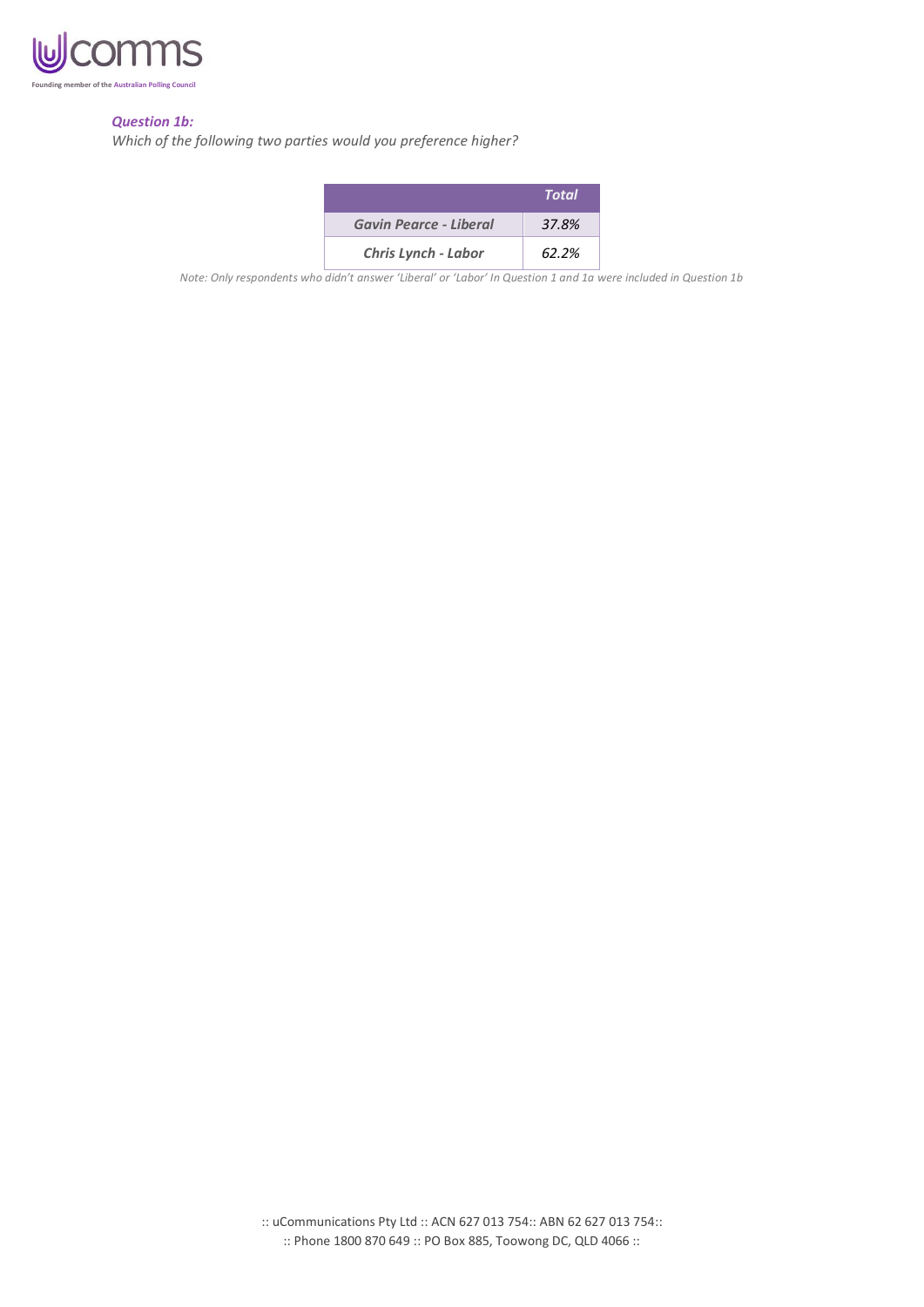

# *Question 2:*

*Which party are you intending to vote for in the Senate?*

|                                              | <b>Total</b> | <b>Female</b> | <b>Male</b> | $18 - 34$ | $35 - 50$ | $51 - 65$ | $65+$ |
|----------------------------------------------|--------------|---------------|-------------|-----------|-----------|-----------|-------|
| <b>Liberal</b>                               | 35.0%        | 37.9%         | 32.0%       | 45.5%     | 33.7%     | 28.1%     | 37.6% |
| Labor                                        | 31.6%        | 28.0%         | 35.4%       | 24.2%     | 32.6%     | 32.7%     | 37.0% |
| <b>The Greens</b>                            | 8.7%         | 9.2%          | 8.0%        | $9.0\%$   | 11.0%     | 7.8%      | 6.7%  |
| Jacqui Lambie Network                        | 10.1%        | 10.4%         | 9.8%        | 3.4%      | 5.0%      | 16.3%     | 11.5% |
| <b>Pauline Hanson's One</b><br><b>Nation</b> | 4.9%         | 4.7%          | 5.1%        | 5.6%      | 2.2%      | 7.2%      | 2.4%  |
| <b>Local Party</b>                           | 0.8%         | 0.9%          | 0.7%        | $0.0\%$   | 2.2%      | 1.0%      | 0.0%  |
| <b>United Australia Party</b>                | 3.0%         | 2.8%          | 3.2%        | 6.7%      | 4.4%      | 1.0%      | 0.6%  |
| Independent / Other                          | 3.4%         | 3.1%          | 3.7%        | 3.4%      | 6.1%      | 3.6%      | 1.2%  |
| <b>Undecided</b>                             | 2.5%         | 2.8%          | 2.2%        | 2.2%      | 2.8%      | 2.3%      | 3.0%  |

|                                              | <b>Total</b> | LIB     | LAB   | <b>GRE</b> | <b>ONE</b> | <b>UAP</b> | <b>JLN</b> | CG      | <b>OTH</b> | <b>UND</b> |
|----------------------------------------------|--------------|---------|-------|------------|------------|------------|------------|---------|------------|------------|
| Liberal                                      | 35.0%        | 92.0%   | 1.1%  | 2.2%       | 14.5%      | 0.0%       | 3.4%       | 10.0%   | 15.4%      | 18.8%      |
| Labor                                        | 31.6%        | 3.5%    | 83.9% | 2.2%       | 6.5%       | 0.0%       | 8.5%       | 30.0%   | 0.0%       | 6.3%       |
| <b>The Greens</b>                            | 8.7%         | $0.0\%$ | 6.8%  | 86.7%      | 8.1%       | $0.0\%$    | 1.7%       | 15.0%   | 15.4%      | 0.0%       |
| Jacqui Lambie Network                        | 10.1%        | 2.4%    | 3.6%  | 8.9%       | 9.7%       | 5.6%       | 78.0%      | 25.0%   | 3.8%       | 12.5%      |
| <b>Pauline Hanson's One</b><br><b>Nation</b> | 4.9%         | 0.7%    | 0.0%  | 0.0%       | 54.8%      | 11.1%      | $0.0\%$    | 5.0%    | 3.8%       | 0.0%       |
| <b>Local Party</b>                           | 0.8%         | 0.0%    | 0.7%  | 0.0%       | 0.0%       | 16.7%      | 1.7%       | 0.0%    | 0.0%       | 0.0%       |
| <b>United Australia Party</b>                | 3.0%         | 0.3%    | 2.9%  | 0.0%       | 4.8%       | 61.1%      | $0.0\%$    | $0.0\%$ | $0.0\%$    | 6.3%       |
| Independent / Other                          | 3.4%         | 0.3%    | 0.0%  | 0.0%       | 1.6%       | 5.6%       | 6.8%       | 10.0%   | 61.5%      | 9.4%       |
| <b>Undecided</b>                             | 2.5%         | 0.7%    | 1.1%  | 0.0%       | 0.0%       | $0.0\%$    | 0.0%       | 5.0%    | $0.0\%$    | 46.9%      |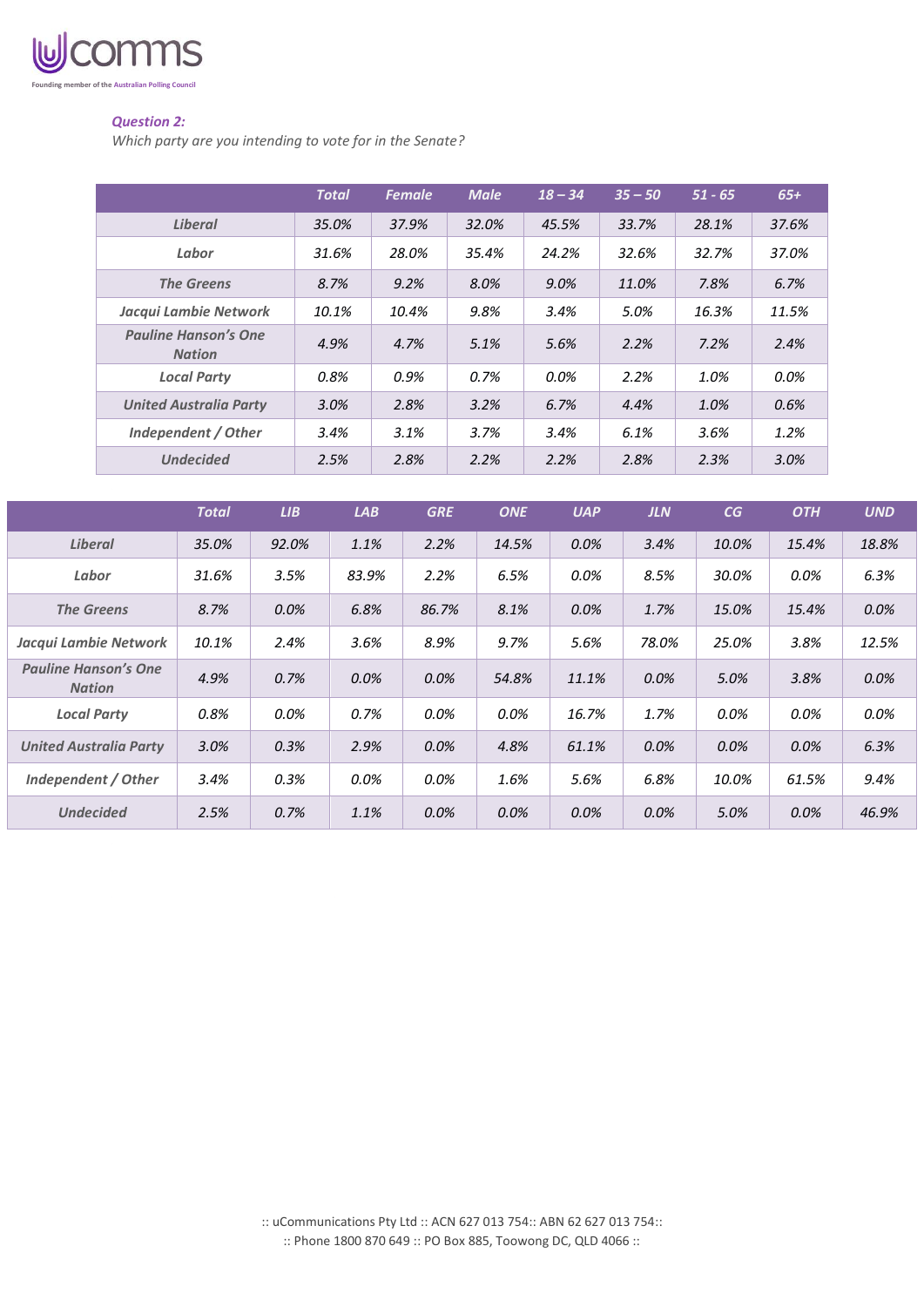

# *Question 2a:*

*Being undecided to which of the following do you have even a slight leaning?*

|                                              | <b>Total</b> | <b>Female</b> | <b>Male</b> | $18 - 34$ | $35 - 50$ | $51 - 65$ | $65+$   |
|----------------------------------------------|--------------|---------------|-------------|-----------|-----------|-----------|---------|
| <b>Liberal</b>                               | 35.0%        | 45.5%         | 22.2%       | 0.0%      | 33.3%     | 50.0%     | 60.0%   |
| Labor                                        | 10.0%        | $0.0\%$       | 22.2%       | $0.0\%$   | 33.3%     | $0.0\%$   | $0.0\%$ |
| <b>The Greens</b>                            | $0.0\%$      | 0.0%          | $0.0\%$     | 0.0%      | $0.0\%$   | $0.0\%$   | 0.0%    |
| Jacqui Lambie Network                        | 20.0%        | 36.4%         | $0.0\%$     | $0.0\%$   | 33.3%     | 16.7%     | 20.0%   |
| <b>Pauline Hanson's One</b><br><b>Nation</b> | $0.0\%$      | $0.0\%$       | $0.0\%$     | $0.0\%$   | $0.0\%$   | 0.0%      | 0.0%    |
| <b>Local Party</b>                           | 5.0%         | 9.1%          | $0.0\%$     | $0.0\%$   | 0.0%      | 16.7%     | $0.0\%$ |
| <b>United Australia Party</b>                | 0.0%         | 0.0%          | 0.0%        | 0.0%      | $0.0\%$   | $0.0\%$   | 0.0%    |
| Independent / Other                          | 30.0%        | 9.1%          | 55.6%       | 100.0%    | $0.0\%$   | 16.7%     | 20.0%   |

|                                              | <b>Total</b> | LIB   | <b>LAB</b> | <b>GRE</b> | <b>ONE</b> | <b>UAP</b> | <b>JLN</b> | CG      | <b>OTH</b> | <b>UND</b> |
|----------------------------------------------|--------------|-------|------------|------------|------------|------------|------------|---------|------------|------------|
| <b>Liberal</b>                               | 35.0%        | 50.0% | 0.0%       | 0.0%       | 0.0%       | 0.0%       | 0.0%       | 0.0%    | 0.0%       | 40.0%      |
| Labor                                        | 10.0%        | 0.0%  | 100.0%     | 0.0%       | 0.0%       | 0.0%       | 0.0%       | $0.0\%$ | $0.0\%$    | 0.0%       |
| <b>The Greens</b>                            | 0.0%         | 0.0%  | $0.0\%$    | 0.0%       | 0.0%       | 0.0%       | 0.0%       | 0.0%    | 0.0%       | 0.0%       |
| Jacqui Lambie Network                        | 20.0%        | 0.0%  | 0.0%       | 0.0%       | 0.0%       | 0.0%       | 0.0%       | 100.0%  | $0.0\%$    | 13.3%      |
| <b>Pauline Hanson's One</b><br><b>Nation</b> | $0.0\%$      | 0.0%  | $0.0\%$    | $0.0\%$    | 0.0%       | 0.0%       | 0.0%       | 0.0%    | $0.0\%$    | $0.0\%$    |
| <b>Local Party</b>                           | 5.0%         | 0.0%  | 0.0%       | 0.0%       | 0.0%       | 0.0%       | 0.0%       | 0.0%    | 0.0%       | 6.7%       |
| <b>United Australia Party</b>                | 0.0%         | 0.0%  | $0.0\%$    | $0.0\%$    | 0.0%       | 0.0%       | 0.0%       | 0.0%    | $0.0\%$    | 0.0%       |
| Independent / Other                          | 30.0%        | 50.0% | 0.0%       | 0.0%       | 0.0%       | 0.0%       | 0.0%       | $0.0\%$ | 0.0%       | 40.0%      |

*Note: Only respondents who answered "Undecided" in Question 2 were asked Question 2a*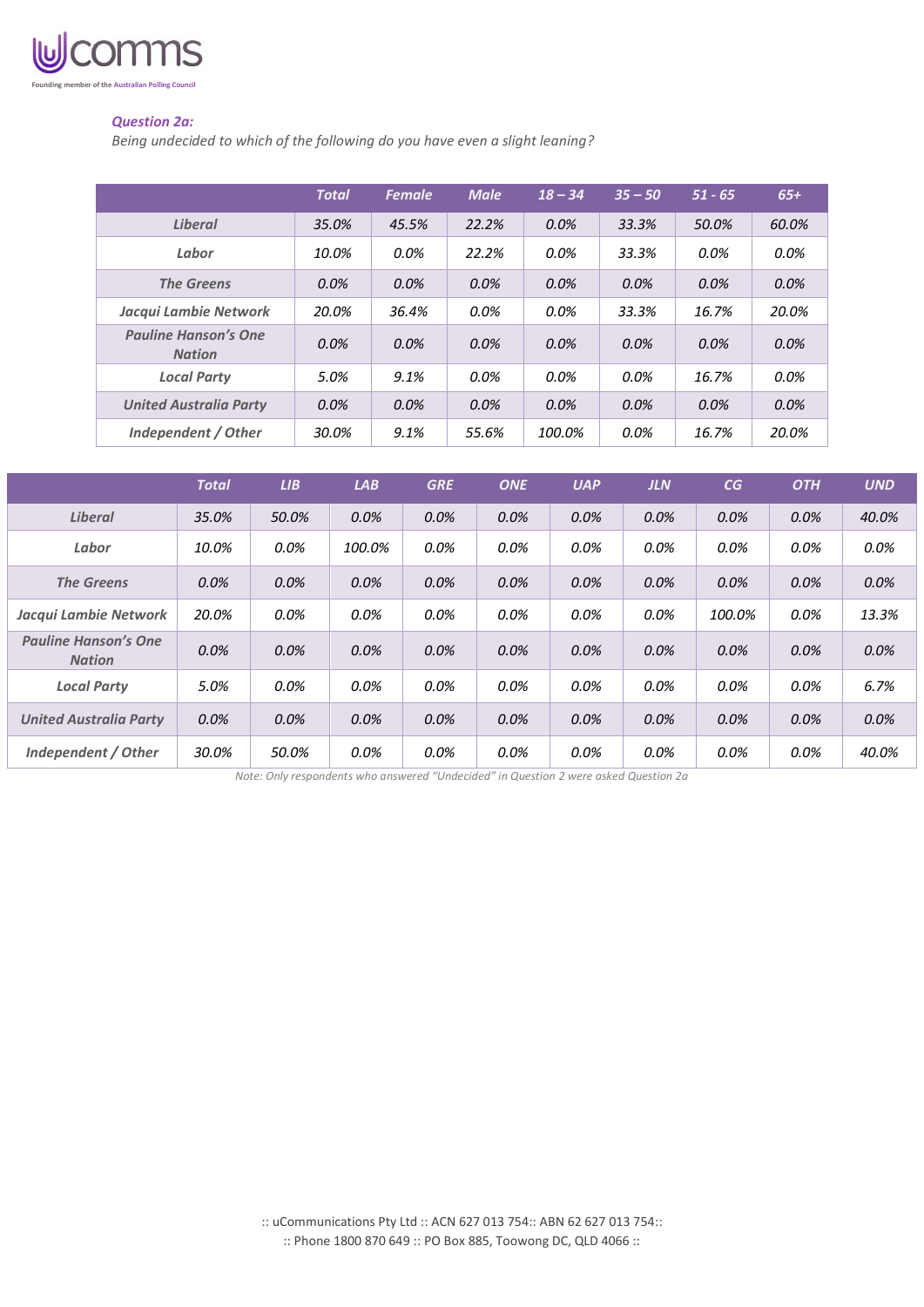

# *Question 3:*

*Would you support or oppose the introduction of 'truth in political advertising' laws that would make it illegal for political parties and candidates to publish ads that are inaccurate and misleading?*

|                          | <b>Total</b> | <b>Female</b> | <b>Male</b> | $18 - 34$ | $35 - 50$ | $51 - 65$ | $65+$ |
|--------------------------|--------------|---------------|-------------|-----------|-----------|-----------|-------|
| <b>Strongly support</b>  | 82.9%        | 83.3%         | 82.4%       | 82.7%     | 89.0%     | 80.9%     | 80.0% |
| <b>Support</b>           | 9.5%         | 7.1%          | 12.0%       | 10.1%     | 7.1%      | 11.2%     | 8.5%  |
| <b>Oppose</b>            | 3.7%         | 5.2%          | 2.2%        | 5.0%      | 2.7%      | 2.3%      | 6.1%  |
| <b>Strongly oppose</b>   | 1.6%         | 1.2%          | 2.0%        | 2.2%      | 0.5%      | 1.3%      | 2.4%  |
| <b>Unsure/Don't know</b> | 2.3%         | 3.1%          | 1.5%        | 0.0%      | 0.5%      | 4.3%      | 3.0%  |

|                          | <b>Total</b> | LIB   | <b>LAB</b> | <b>GRE</b> | <b>ONE</b> | <b>UAP</b> | <b>JLN</b> | CG    | <b>OTH</b> | <b>UND</b> |
|--------------------------|--------------|-------|------------|------------|------------|------------|------------|-------|------------|------------|
| <b>Strongly support</b>  | 82.9%        | 76.7% | 85.1%      | 95.5%      | 81.4%      | 88.9%      | 98.3%      | 85.7% | 88.9%      | 71.9%      |
| Support                  | 9.5%         | 13.2% | 8.2%       | 4.5%       | 8.5%       | 5.6%       | 1.7%       | 9.5%  | 7.4%       | 15.6%      |
| <b>Oppose</b>            | 3.7%         | 5.9%  | 3.6%       | 0.0%       | 0.0%       | 5.6%       | 0.0%       | 0.0%  | 0.0%       | 6.3%       |
| <b>Strongly oppose</b>   | 1.6%         | 1.7%  | 1.4%       | 0.0%       | 1.7%       | 0.0%       | 0.0%       | 4.8%  | 3.7%       | 0.0%       |
| <b>Unsure/Don't know</b> | 2.3%         | 2.4%  | 1.8%       | 0.0%       | 8.5%       | 0.0%       | 0.0%       | 0.0%  | 0.0%       | 6.3%       |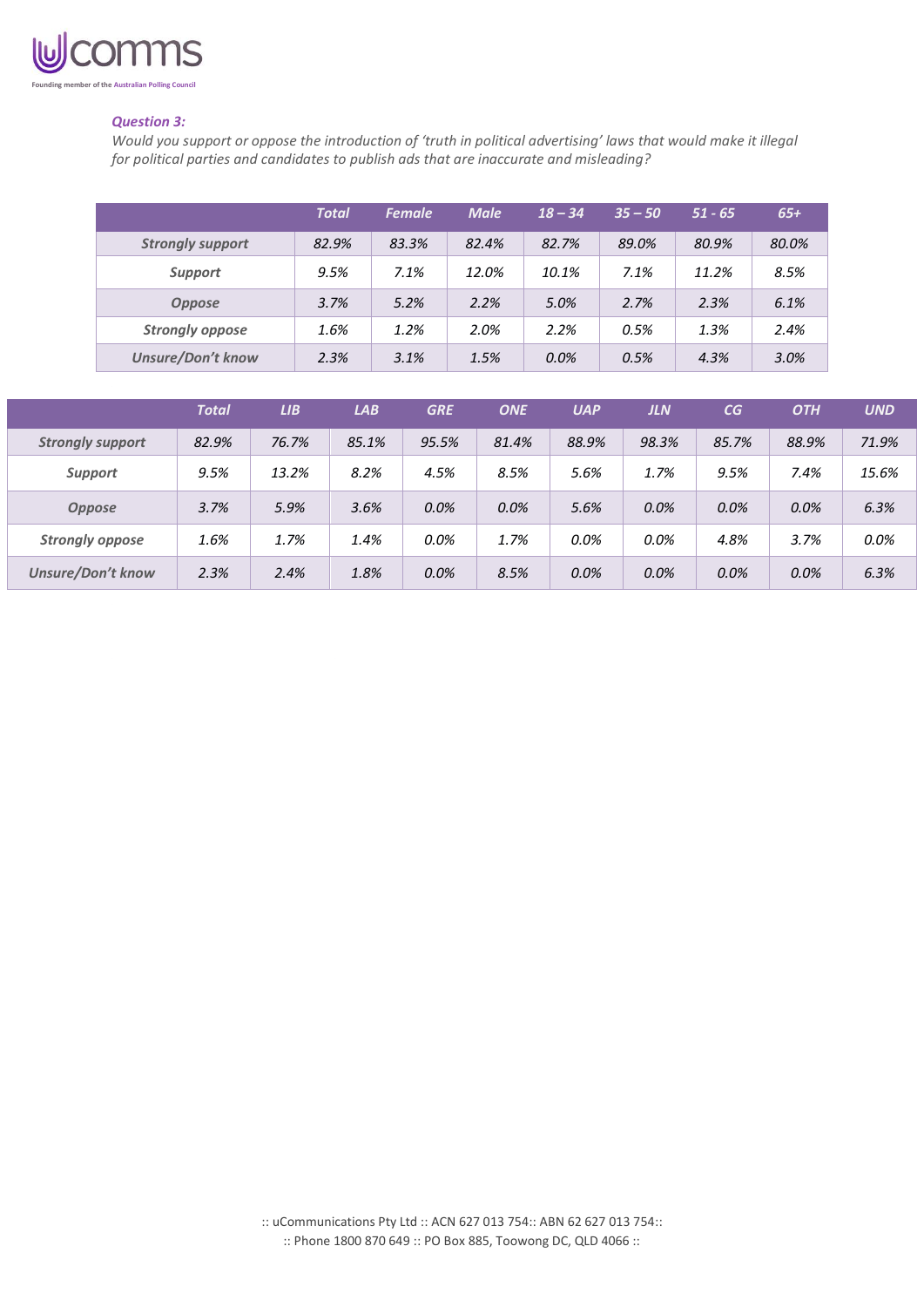

#### *Question 4:*

*Over recent years, \$84 million has been cut from the operational budget of the Australian Broadcasting Corporation, the ABC.*

*Would you support or oppose restoring that funding to the ABC?*

|                          | <b>Total</b> | <b>Female</b> | <b>Male</b> | $18 - 34$ | $35 - 50$ | $51 - 65$ | $65+$ |
|--------------------------|--------------|---------------|-------------|-----------|-----------|-----------|-------|
| <b>Strongly support</b>  | 50.2%        | 49.6%         | 50.7%       | 50.8%     | 48.1%     | 47.7%     | 56.6% |
| <b>Support</b>           | 17.4%        | 19.3%         | 15.4%       | 13.0%     | 17.7%     | 19.1%     | 18.7% |
| <b>Oppose</b>            | 13.1%        | 12.4%         | 13.9%       | 14.7%     | 13.8%     | 11.5%     | 13.9% |
| <b>Strongly oppose</b>   | 12.5%        | 10.5%         | 14.6%       | 14.1%     | 11.6%     | 14.5%     | 8.4%  |
| <b>Unsure/Don't know</b> | 6.8%         | 8.1%          | 5.4%        | 7.3%      | 8.8%      | 7.2%      | 2.4%  |

|                          | <b>Total</b> | LIB   | <b>LAB</b> | <b>GRE</b> | <b>ONE</b> | <b>UAP</b> | <b>JLN</b> | CG    | <b>OTH</b> | <b>UND</b> |
|--------------------------|--------------|-------|------------|------------|------------|------------|------------|-------|------------|------------|
| <b>Strongly support</b>  | 50.2%        | 25.7% | 77.1%      | 84.4%      | 35.0%      | 10.5%      | 49.2%      | 76.2% | 46.4%      | 25.8%      |
| <b>Support</b>           | 17.4%        | 24.0% | 15.0%      | 13.3%      | 5.0%       | 15.8%      | 25.4%      | 9.5%  | $0.0\%$    | 16.1%      |
| <b>Oppose</b>            | 13.1%        | 24.0% | 2.1%       | 2.2%       | 11.7%      | 15.8%      | 11.9%      | 0.0%  | 21.4%      | 32.3%      |
| <b>Strongly oppose</b>   | 12.5%        | 20.8% | 1.8%       | $0.0\%$    | 30.0%      | 36.8%      | 6.8%       | 9.5%  | 21.4%      | 6.5%       |
| <b>Unsure/Don't know</b> | 6.8%         | 5.6%  | 3.9%       | 0.0%       | 18.3%      | 21.1%      | 6.8%       | 4.8%  | 10.7%      | 19.4%      |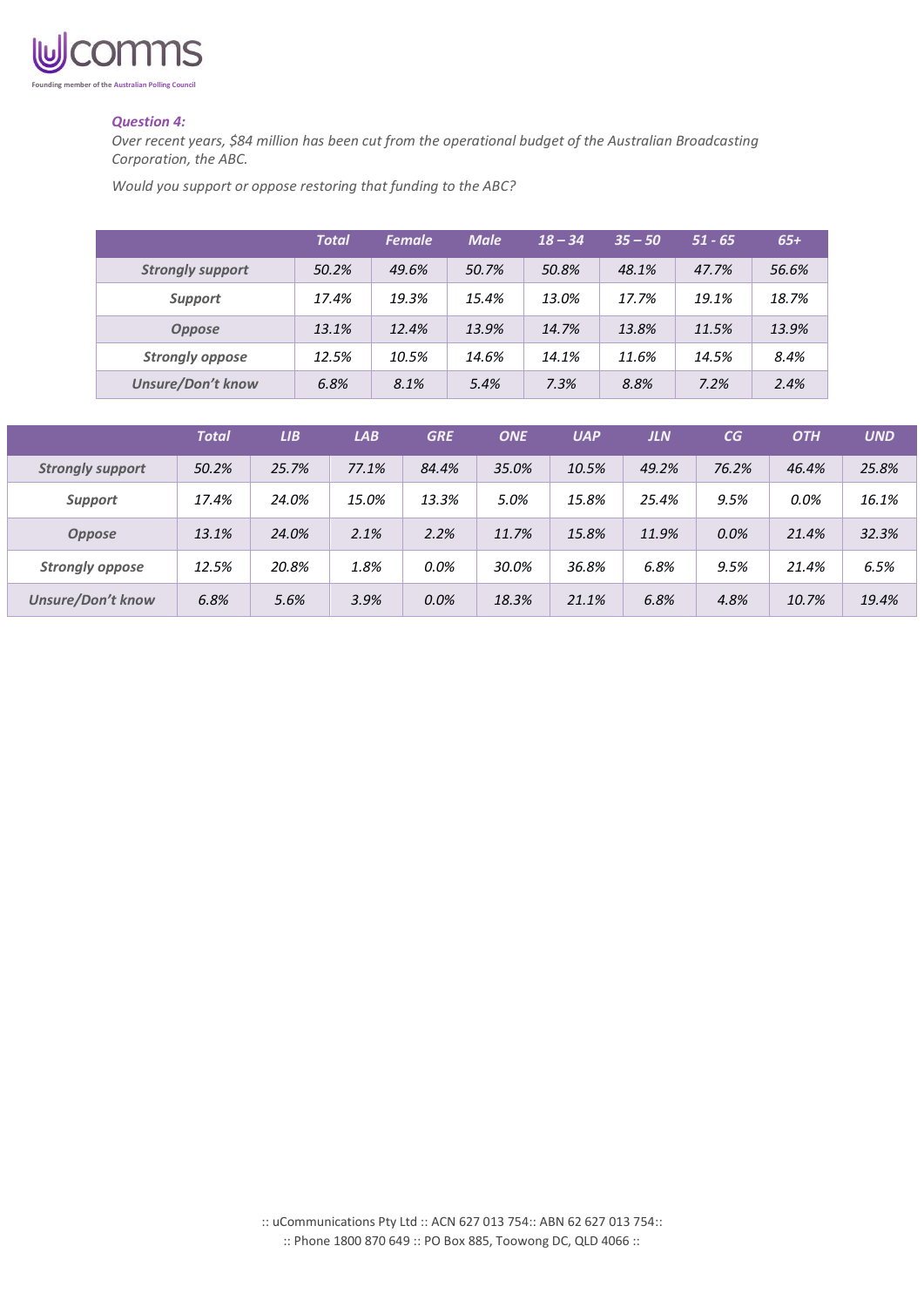

# *Question 5:*

*Do you agree or disagree with the following statement?*

*"I am concerned Tasmania's Ocean is under pressure from climate change, pollution, and fishing. I support the government taking action to make sure it stays healthy for future generations"*

|                          | <b>Total</b> | <b>Female</b> | <b>Male</b> | $18 - 34$ | $35 - 50$ | $51 - 65$ | $65+$ |
|--------------------------|--------------|---------------|-------------|-----------|-----------|-----------|-------|
| <b>Strongly Agree</b>    | 54.4%        | 57.1%         | 51.6%       | 41.8%     | 56.8%     | 54.8%     | 64.2% |
| Agree                    | 21.5%        | 19.0%         | 24.0%       | 21.5%     | 18.0%     | 23.9%     | 20.6% |
| <b>Disagree</b>          | 11.0%        | 10.7%         | 11.2%       | 18.6%     | 9.8%      | 9.5%      | 7.3%  |
| <b>Strongly disagree</b> | 8.7%         | 9.8%          | 7.6%        | 15.8%     | 9.8%      | 6.6%      | 3.6%  |
| <b>Unsure/Don't know</b> | 4.5%         | 3.3%          | 5.6%        | 2.3%      | 5.5%      | 5.2%      | 4.2%  |

|                          | <b>Total</b> | LIB   | LAB   | <b>GRE</b> | <b>ONE</b> | <b>UAP</b> | <b>JLN</b> | CG    | <b>OTH</b> | <b>UND</b> |
|--------------------------|--------------|-------|-------|------------|------------|------------|------------|-------|------------|------------|
| <b>Strongly Agree</b>    | 54.4%        | 35.2% | 76.5% | 93.2%      | 33.9%      | 15.8%      | 52.5%      | 81.0% | 42.9%      | 35.5%      |
| Agree                    | 21.5%        | 28.9% | 15.3% | 4.5%       | 11.3%      | 21.1%      | 35.6%      | 9.5%  | 10.7%      | 45.2%      |
| <b>Disagree</b>          | 11.0%        | 22.0% | 4.6%  | 2.3%       | 16.1%      | 5.3%       | 1.7%       | 0.0%  | 7.1%       | 0.0%       |
| <b>Strongly disagree</b> | 8.7%         | 10.1% | 0.4%  | 0.0%       | 35.5%      | 26.3%      | 1.7%       | 9.5%  | 39.3%      | 6.5%       |
| <b>Unsure/Don't know</b> | 4.5%         | 3.8%  | 3.2%  | 0.0%       | 3.2%       | 31.6%      | 8.5%       | 0.0%  | 0.0%       | 12.9%      |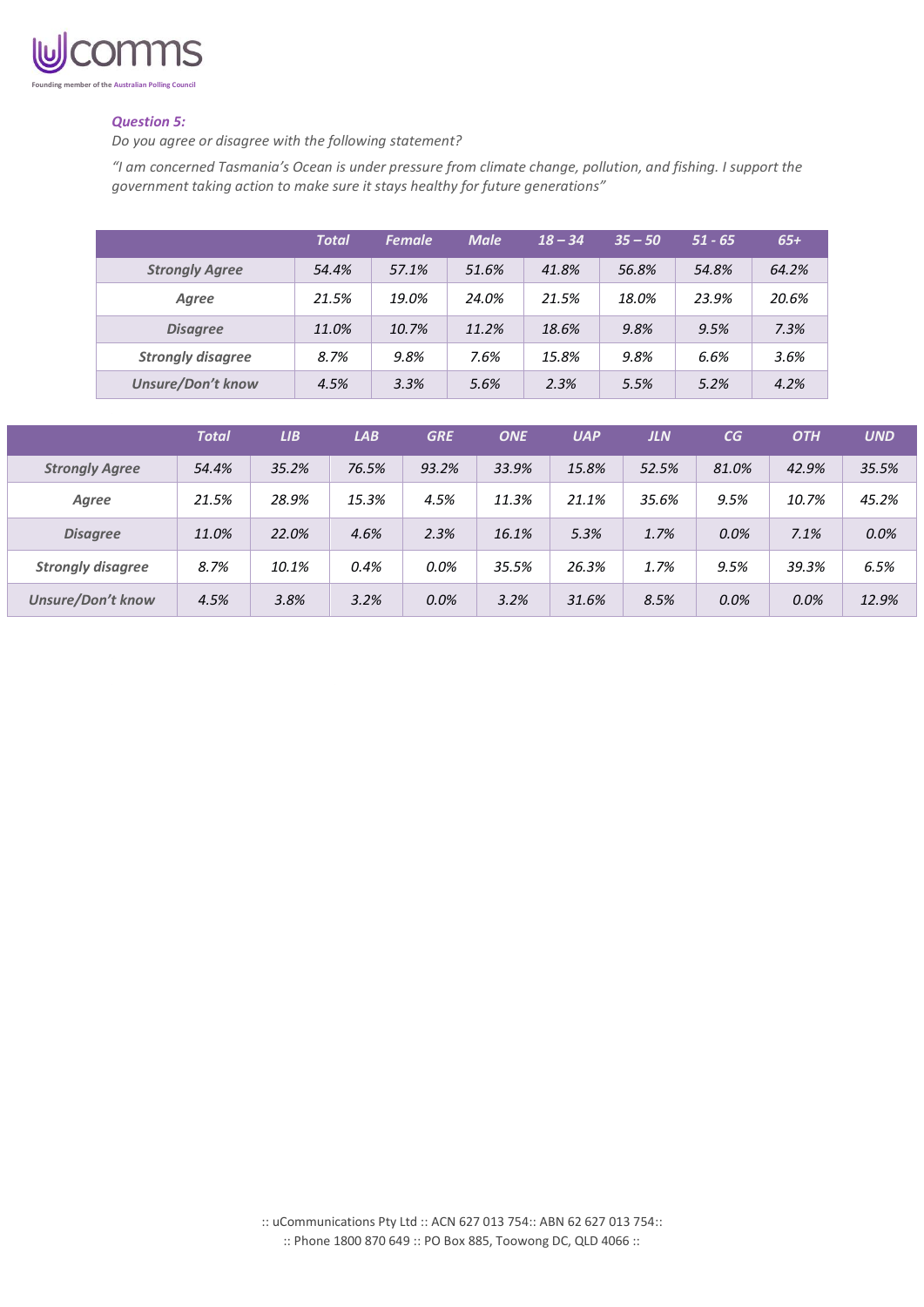

# *Question 6:*

*Do you agree or disagree with the following statement?*

*"The expansion of salmon farms around Tasmania should be suspended until current government inquiries are completed and their recommendations implemented."*

|                          | <b>Total</b> | <b>Female</b> | <b>Male</b> | $18 - 34$ | $35 - 50$ | $51 - 65$ | $65+$ |
|--------------------------|--------------|---------------|-------------|-----------|-----------|-----------|-------|
| <b>Strongly Agree</b>    | 46.6%        | 49.4%         | 43.8%       | 47.2%     | 39.9%     | 49.5%     | 48.5% |
| Agree                    | 16.5%        | 15.7%         | 17.3%       | 6.2%      | 19.1%     | 18.5%     | 21.8% |
| <b>Disagree</b>          | 18.1%        | 17.8%         | 18.5%       | 15.7%     | 19.7%     | 19.1%     | 16.4% |
| <b>Strongly disagree</b> | 10.0%        | $9.0\%$       | 10.9%       | 20.2%     | 9.3%      | 6.9%      | 4.8%  |
| <b>Unsure/Don't know</b> | 8.8%         | 8.1%          | 9.5%        | 10.7%     | 12.0%     | 5.9%      | 8.5%  |

|                          | <b>Total</b> | LIB   | <b>LAB</b> | <b>GRE</b> | <b>ONE</b> | <b>UAP</b> | <b>JLN</b> | CG    | <b>OTH</b> | <b>UND</b> |
|--------------------------|--------------|-------|------------|------------|------------|------------|------------|-------|------------|------------|
| <b>Strongly Agree</b>    | 46.6%        | 31.1% | 57.5%      | 84.1%      | 36.7%      | 5.6%       | 63.3%      | 81.0% | 37.0%      | 37.5%      |
| Agree                    | 16.5%        | 15.6% | 21.1%      | 6.8%       | 15.0%      | 16.7%      | 8.3%       | 9.5%  | 3.7%       | 28.1%      |
| <b>Disagree</b>          | 18.1%        | 29.1% | 10.0%      | 6.8%       | 21.7%      | 22.2%      | 11.7%      | 9.5%  | 14.8%      | 18.8%      |
| <b>Strongly disagree</b> | 10.0%        | 15.6% | 2.5%       | 0.0%       | 16.7%      | 16.7%      | 10.0%      | 0.0%  | 37.0%      | 6.3%       |
| <b>Unsure/Don't know</b> | 8.8%         | 8.7%  | 8.9%       | 2.3%       | 10.0%      | 38.9%      | 6.7%       | 0.0%  | 7.4%       | 9.4%       |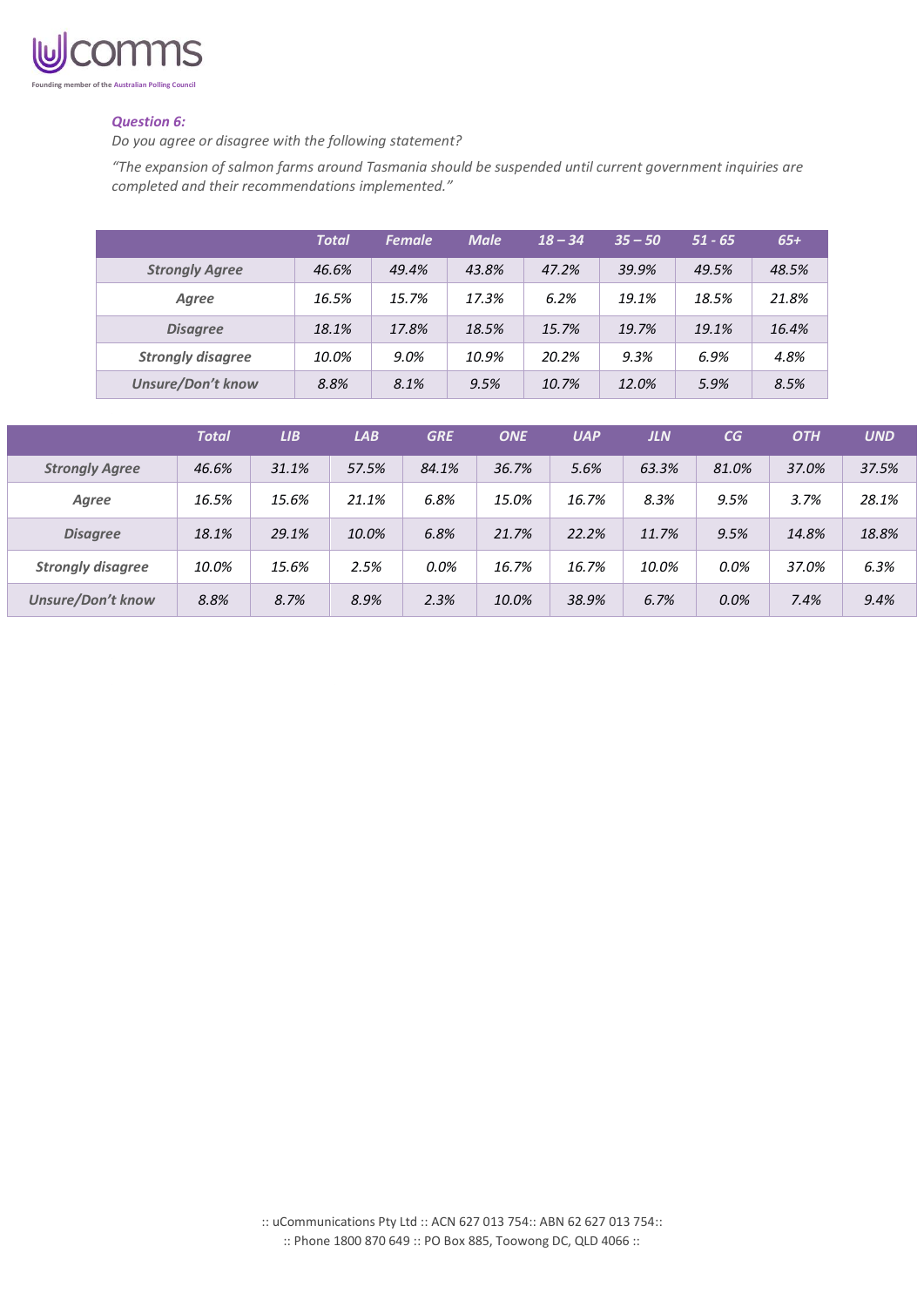

# *Question 7:*

*The Tasmanian Government recently committed to achieving net zero emissions by 2030. Do you agree or disagree with the following statement?*

*"The Federal Government should match Tasmania by setting a net-zero by 2030 emissions target."*

|                          | <b>Total</b> | <b>Female</b> | <b>Male</b> | $18 - 34$ | $35 - 50$ | $51 - 65$ | $65+$ |
|--------------------------|--------------|---------------|-------------|-----------|-----------|-----------|-------|
| <b>Strongly Agree</b>    | 48.3%        | 51.4%         | 45.0%       | 52.5%     | 44.2%     | 45.4%     | 53.3% |
| Agree                    | 18.7%        | 19.5%         | 17.8%       | 8.9%      | 24.3%     | 20.1%     | 20.0% |
| <b>Disagree</b>          | 13.4%        | 11.7%         | 15.2%       | 16.2%     | 13.3%     | 12.5%     | 12.7% |
| <b>Strongly disagree</b> | 14.0%        | 11.9%         | 16.1%       | 17.9%     | 13.3%     | 15.5%     | 7.9%  |
| <b>Unsure/Don't know</b> | 5.7%         | 5.5%          | 5.9%        | 4.5%      | 5.0%      | 6.6%      | 6.1%  |

|                          | <b>Total</b> | LIB   | LAB   | <b>GRE</b> | <b>ONE</b> | <b>UAP</b> | JLN   | CG    | <b>OTH</b> | <b>UND</b> |
|--------------------------|--------------|-------|-------|------------|------------|------------|-------|-------|------------|------------|
| <b>Strongly Agree</b>    | 48.3%        | 27.4% | 68.6% | 86.4%      | 30.0%      | 0.0%       | 59.3% | 90.0% | 48.1%      | 22.6%      |
| Agree                    | 18.7%        | 19.1% | 22.9% | 6.8%       | 6.7%       | 5.6%       | 16.9% | 10.0% | 3.7%       | 41.9%      |
| <b>Disagree</b>          | 13.4%        | 24.0% | 6.1%  | 4.5%       | 8.3%       | 0.0%       | 6.8%  | 0.0%  | 25.9%      | 19.4%      |
| <b>Strongly disagree</b> | 14.0%        | 21.2% | 1.8%  | 2.3%       | 46.7%      | 61.1%      | 5.1%  | 0.0%  | 18.5%      | 6.5%       |
| <b>Unsure/Don't know</b> | 5.7%         | 8.3%  | 0.7%  | 0.0%       | 8.3%       | 33.3%      | 11.9% | 0.0%  | 3.7%       | 9.7%       |

*This survey was conducted using phone survey methodology among 829 voters. Telephone numbers and the person within the household were selected at random. The results have been weighted by gender, age, and state population to reflect the population according to ABS figures. Please note that due to rounding, not all tables necessarily total 100% and subtotals may also vary. Copyright uCommunications Pty Ltd.*

> :: uCommunications Pty Ltd :: ACN 627 013 754:: ABN 62 627 013 754:: :: Phone 1800 870 649 :: PO Box 885, Toowong DC, QLD 4066 ::